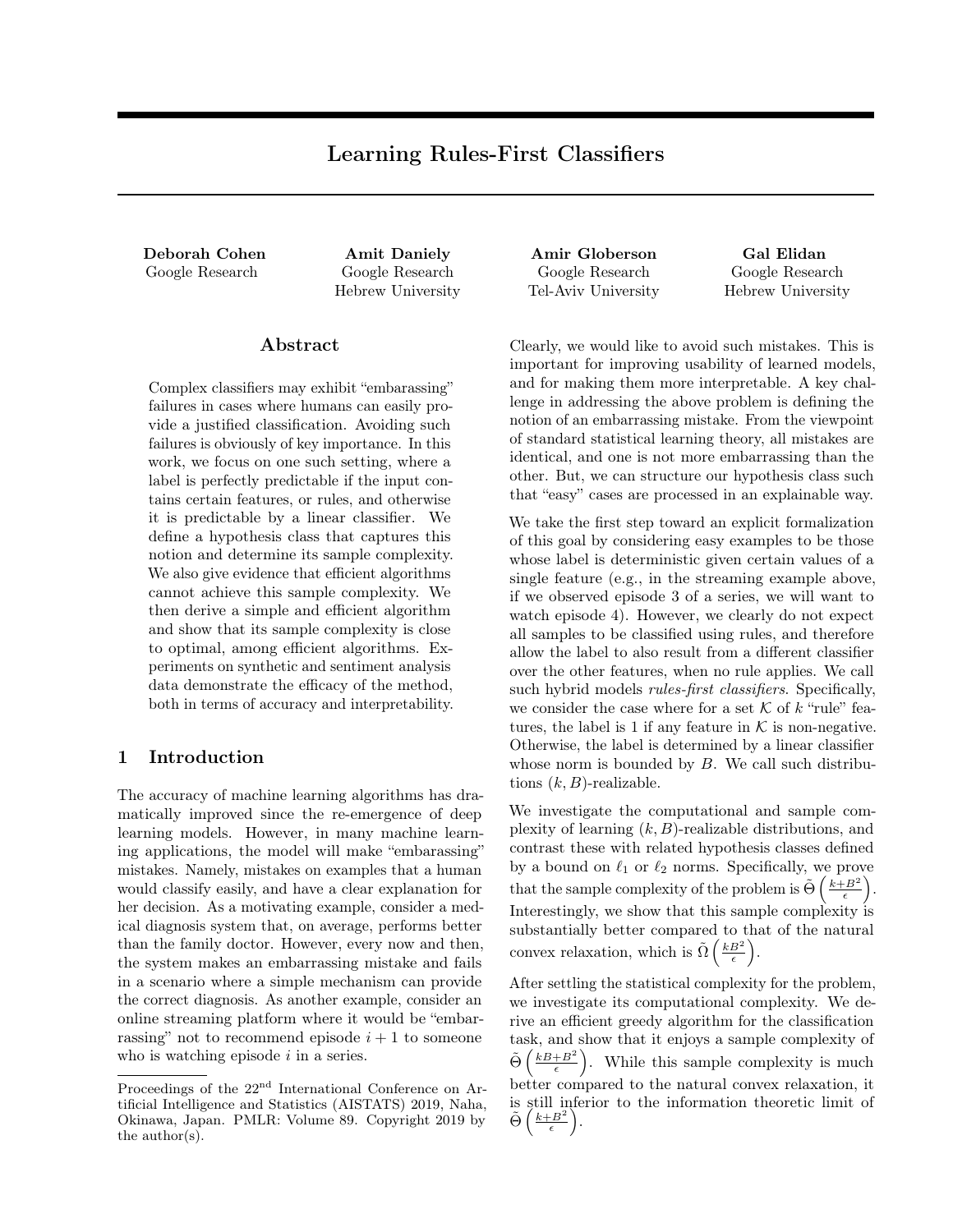Can better sample complexity be achieved by efficient algorithms? We give evidence that the answer is negative. Indeed, we show that an efficient algorithm whose sample complexity is better than  $\tilde{\Theta}\left(\frac{kB+B^2}{\epsilon}\right)$ would lead to efficient algorithms for problems that are hypothesized to be hard.

The topic of rule learning has been studied in the past of course (e.g., see [Rivest,](#page-8-0) [1987;](#page-8-0) [Zhang and Zhang,](#page-8-1) [2002,](#page-8-1) and Section [6](#page-5-0) for more details). Most of these approaches consider the case where every classification decision corresponds to activating a rule (e.g., for decision trees). Here we focus on the arguably more realistic setting whereby rules only apply to a subset of the cases, i.e. the easily explained examples, and other cases are covered by a function of all the features. To the best of our knowledge, we provide the first theoretical characterization of this rules-first setting.

# 2 Preliminaries

We begin with notation and relevant background. Throughout the paper, the following notations are used. The set of integers in  $[1, d]$  is denoted by  $[d]$ and the complement of a set  $K$  is  $K<sup>c</sup>$ . We denote column vectors by boldface letters. The jth feature of **x** is denoted  $\mathbf{x}(i)$ . The vector **z** restricted to the set K is  $\mathbf{z}_{\vert\mathcal{K}}$  and  $\langle \cdot, \cdot \rangle$  stands for the inner product. For  $k \leq d$ , we denote  $\binom{[d]}{k} = \{A \subseteq [d] \mid |A| = k\}$  and  $\binom{[d]}{\leq k} = \{A \subseteq [d] \mid |A| \leq k\}.$  The  $\ell_1, \ell_2$  and  $\ell_\infty$  norms are  $\|\cdot\|_1, \|\cdot\|_2$  and  $\|\cdot\|_{\infty}$ , respectively. We also use the  $\ell_0$ -pseudonorm  $\|\mathbf{x}\|_0 = |\{j \mid \mathbf{x}(j) \neq 0\}|.$  We denote  $\mathbb{B}_{B}^{d,p} = \{ \mathbf{x} \in \mathbb{R}^{d} \mid ||\mathbf{x}||_{p} \leq B \}.$  For  $p = 2$ , let  $\mathbb{B}_{B}^{d} = \mathbb{B}_{B}^{d,2}$ .

Regularized Linear Classification Models: Consider the standard supervised classification problem. Let  $S = \{(\mathbf{x}_i, y_i)\}_{i=1}^m$  be a set of m training samples, drawn i.i.d. from some distribution  $D$  over  $\mathcal{X} \times \mathcal{Y}$ , with  $\mathcal{X} = \mathbb{R}^d$  and  $\mathcal{Y} = {\pm 1}$ . To avoid measure theoretic subtleties, we assume that the support of  $D$  is finite (none of the results will depend on its cardinality and all will hold for  $\mathcal D$  with infinite support). The goal is to find a classifier  $h : \mathcal{X} \to \mathcal{Y}$  whose error  $\text{Err}_{\mathcal{D}}(h) = \text{Pr}_{(\mathbf{x},y) \sim \mathcal{D}}(h(\mathbf{x}) \neq y)$  is as small as possible.

We consider classes of linear classifiers. Namely, classes of the form  $\mathcal{H} = {\mathbf{x} \mapsto \langle \mathbf{w}, \mathbf{x} \rangle | \mathbf{w} \in \mathcal{W}}$ , for some  $W \subset \mathbb{R}^d$ . Two typical choices of W are the  $\ell_1$  and  $\ell_2$  balls, as well as combinations thereof such as the elastic-net ball [\(Zou and Hastie,](#page-8-2) [2005\)](#page-8-2) where  $\{\mathbf w : \|\mathbf w\|_1 \leq B_1 \text{ and } \|\mathbf w\|_2^2 \leq B_2^2\}$ . Recently, [Zadorozhnyi et al.](#page-8-3) [\(2016\)](#page-8-3) also proposed the Hubernorm ball  $\{ \mathbf{w}_a + \mathbf{w}_b : ||\mathbf{w}_a||_1 \leq B_1 \text{ and } ||\mathbf{w}_b||_2^2 \leq B_2^2 \}$ for  $B_1, B_2 > 0$ .

A popular approach for the classification problem is to

minimize a surrogate loss function. Namely, given a class  $\mathcal H$  of functions from  $\mathbb R^d$  to  $\mathbb R$  and a loss function  $\ell$ :  $\mathbb{R} \times \mathcal{Y} \to [0, \infty)$ , solve  $\min_{h \in \mathcal{H}} \ell(h, S)$ , where  $\ell(h, S) =$  $\frac{1}{m}\sum_{i=1}^m \ell(h(\mathbf{x}_i), y_i)$ . The expected loss  $\ell$  of  $h \in \mathcal{H}$ with respect to D is  $\ell(h, D) = \mathbb{E}_{(\mathbf{x}, y) \sim D} \ell(h(\mathbf{x}), y)$ . The optimal true loss is  $\ell(\mathcal{H}, \mathcal{D}) = \inf_{h \in \mathcal{H}} \ell(h, \mathcal{D})$ , and the optimal empirical loss is  $\ell(\mathcal{H}, S) = \inf_{h \in \mathcal{H}} \ell(h, S)$ .

Popular loss functions are the mis-classification (zeroone) loss:

$$
\ell_{\text{mis}}(\hat{y}, y) \triangleq \begin{cases} 0 & \hat{y} \cdot y > 0 \\ 1 & \hat{y} \cdot y \le 0, \end{cases}
$$

the margin loss where the above 0 threshold is relaxed to 1, the hinge loss  $\ell_{\text{hinge}}(\hat{y}, y) \triangleq \max\{0, 1 - \hat{y} \cdot y\},\$ and the ramp loss  $\ell_{\text{ramp}}(\hat{y}, y) \triangleq [1 - \hat{y} \cdot y],$  where  $\llbracket r \rrbracket \triangleq \max(0, \min(r, 1)).$ 

Note that the ramp loss is upper-bounded by the margin loss and lower-bounded by the mis-classification error. Therefore, whenever  $D$  has a low large-margin loss, it also has low ramp loss. Likewise, once we find a hypothesis with small ramp loss, we also find a hypothesis with small mis-classification loss.

Sample Complexity Definitions: We now define the sample complexity of an algorithm and a hypothesis class with respect to a loss function, which we use later on to evaluate and compare different algorithms.

Definition 1 (Sample Complexity of Algorithm). Fix a hypothesis class  $H$ . The sample complexity of an algorithm A is the function  $m_A : (0,1) \times (0,1) \rightarrow \mathbb{N}$ so that  $m_A(\epsilon, \delta)$  is the minimal number for which the following holds: If  $m \geq m_{\mathcal{A}}(\epsilon, \delta)$ , then  $w.p. \geq 1-\delta$ over the choice of  $S$  and the internal randomness of  $A$ , we have that  $\ell_{ramp}(\mathcal{A}(S), \mathcal{D}) \leq \ell_{ramp}(\mathcal{H}, \mathcal{D}) + \epsilon$ .

Definition 2 (Sample Complexity of Hypothesis Class). Fix a hypothesis class  $H$  and a loss  $\ell$ . The sample complexity of H is  $m_{\mathcal{H}}(\epsilon, \delta) = \min_{\mathcal{A}} m_{\mathcal{A}}(\epsilon, \delta)$ .

We say that  $D$  is realizable if  $\ell_{\text{ramp}}(\mathcal{H}, \mathcal{D}) = 0$ . Likewise, D is  $\eta$ -realizable if  $\ell_{\text{ramp}}(\mathcal{H}, \mathcal{D}) \leq \eta$ . The realizable sample complexity of an algorithm and a class is defined similarly to the standard sample complexity, but restricted to realizable  $D$ . We note that our definitions of sample complexity consider the ramp loss. This is motivated by the properties of the ramp loss noted above. From now on, we fix  $\delta$  to be a small constant, and omit it from the complexity measures.

### 3 The Rules-First Learning Problem

We are now ready to formalize our learning problem. Recall that we would like to learn rules-first classifiers. Namely, classifiers whose outcome is either determined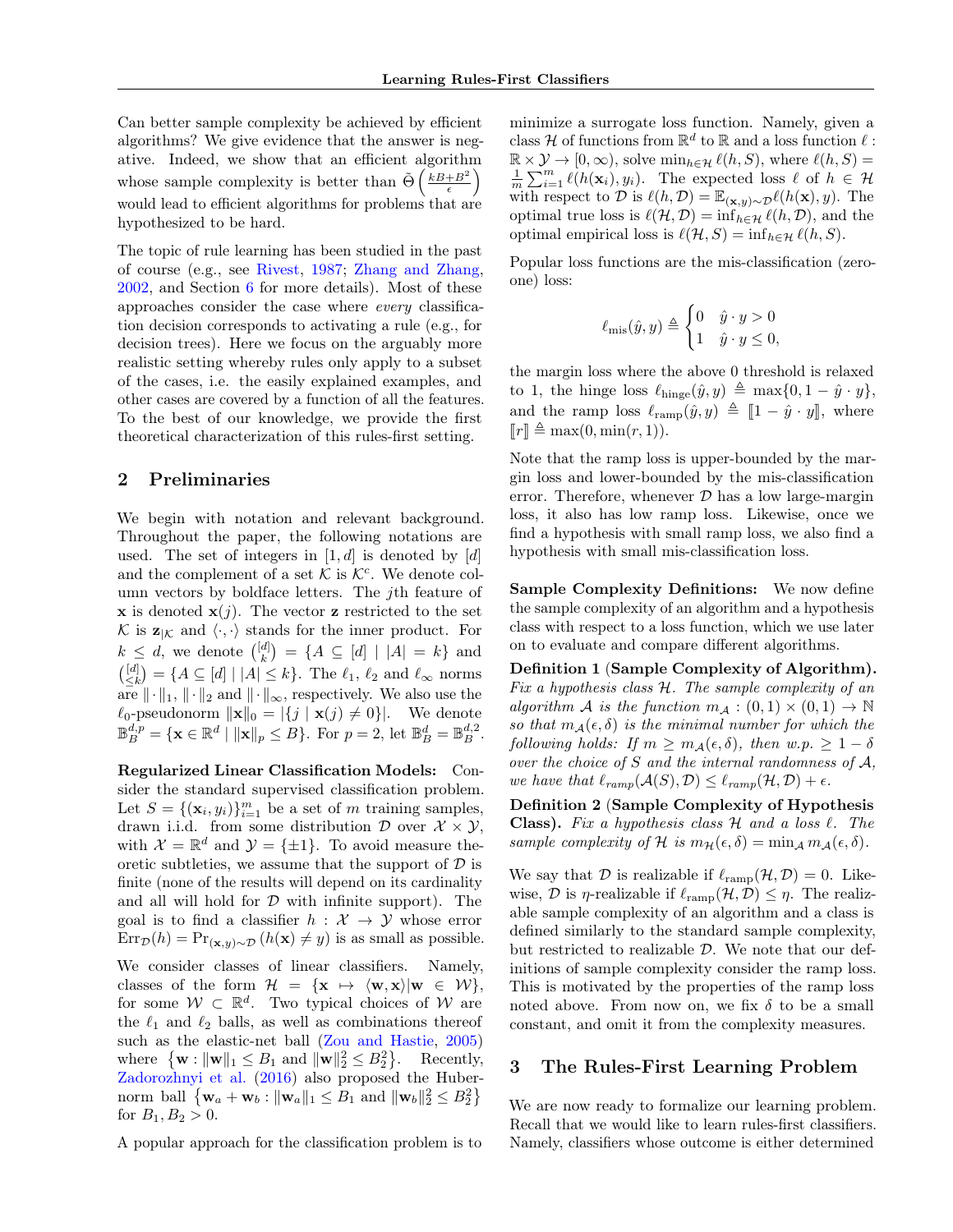via a small set of features, which are referred to as rules, or a bounded norm linear classifier on the remaining features. A simple such rule based case is when we have a set  $K$  of  $k$  features such that the label is 1 if one of these features is positive, i.e.,

<span id="page-2-0"></span>
$$
\Pr_{(\mathbf{x}, y) \sim \mathcal{D}} (y = 1 \mid \mathbf{x}(j) > 0 \text{ for some } j \in \mathcal{K}) = 1, \quad (1)
$$

and otherwise the label is determined by a bounded norm linear classifier, i.e.,

<span id="page-2-1"></span>
$$
\Pr_{(\mathbf{x}, y) \sim \mathcal{D}} (y \langle \mathbf{w}, \mathbf{x} \rangle \ge 1 \mid \mathbf{x}(j) \le 0 \text{ for all } j \in \mathcal{K}) = 1,
$$
\n(2)

where  $\mathbf{w} \in \mathbb{R}^d$  with  $\|\mathbf{w}\|_2^2 \leq B^2$ .

**Definition 3.** A distribution  $D$  is  $(k, B)$ -realizable if there is a set  $\mathcal{K} \in \binom{[d]}{\leq k}$  and a weight vector **w** for which [\(1\)](#page-2-0) and [\(2\)](#page-2-1) hold.

An equivalent notion with  $\ell_1$  regularization over w may be defined, such that the results presented in the following sections transfer in the expected way.

In the above definition, a single rule can determine the label. We next consider a broader set of distributions, which we will use for deriving the sample complexity of  $(k, B)$ -realizable D. Begin by noting that if D is  $(k, B)$ realizable then there are vectors  $\mathbf{w}_a$  with  $\|\mathbf{w}_a\|_2^2 \leq B^2$ and  $\mathbf{w}_b$  with  $\|\mathbf{w}_b\|_0 \leq k$  such that:<sup>[1](#page-2-2)</sup>

<span id="page-2-3"></span>
$$
\Pr_{(\mathbf{x}, y) \sim \mathcal{D}} \left( y \langle \mathbf{w}_a + \mathbf{w}_b, \mathbf{x} \rangle \ge 1 \right) = 1.
$$
 (3)

Motivated by this observation, we say that  $\mathcal D$  is  $(k, B)$ weakly realizable if there exist norm bounded  $\mathbf{w}_a, \mathbf{w}_b$  as above, such that  $(3)$  holds. A  $(k, B)$ -weakly realizable distribution can be realized by the following hypothesis class (we omit the dependence on  $k, B$ ):

<span id="page-2-5"></span>
$$
\mathcal{H}_{2,0} = \{ \mathbf{x} \in \mathbb{B}_1^{d,2} \mapsto \langle \mathbf{w}_a + \mathbf{w}_b, \mathbf{x} \rangle \mid ||\mathbf{w}_a||_2^2 \leq B^2, ||\mathbf{w}_b||_0 \leq k \}.
$$
\n
$$
(4)
$$

Namely,  $\mathcal D$  is realizable by  $\mathcal H_{2,0}$  if and only if it is  $(k, B)$ weakly realizable. The hypothesis class  $\mathcal{H}_{2,0}$  induces weight vectors composed of  $k$  unbounded entries (rules) and a remaining  $d - k$  entries with bounded  $\ell_2$  norm. This drives the prediction to be dictated by the  $k$ features with highest weights, or rules, and in their absence, to be determined by a bounded linear classifier on the remaining features. Similarly to  $\mathcal{H}_{2,0}$ , we define:

<span id="page-2-6"></span>
$$
\mathcal{H}_{1,0} = \{ \mathbf{x} \in \mathbb{B}_1^{d,\infty} \mapsto \langle \mathbf{w}_a + \mathbf{w}_b, \mathbf{x} \rangle \mid ||\mathbf{w}_a||_1 \leq B, ||\mathbf{w}_b||_0 \leq k \}.
$$
\n(5)

As we shall see, these *rules-first learning* formulations lead to sample complexity reduction as well as practical advantages. Specifically, the contributions of this work are as follows (ignoring logarithmic factors):

- We show that the sample complexity of  $(k, B)$ realizable distributions is  $\frac{k+B^2}{\epsilon}$ .
- We derive an efficient and simple greedy algorithm for learning  $(k, B)$ -realizable distributions, with somewhat inferior sample complexity of  $\frac{Bk+B^2}{\epsilon}$ .
- We give evidence that the sample complexity of our greedy algorithm is close to optimal among efficient algorithms and show that it is better than that of the natural convex relaxation of the problem.
- We experiment with algorithms for the aforementioned scenario, comparing the greedy approach to the traditional  $\ell_1$  and  $\ell_2$  regularization approaches.

Taken together, our results indicate that the problem of learning rules-first classifiers exhibits an interesting statistical computational trade-off, and that efficient algorithms work well in practice.

### 4 Sample Complexity

In this section, we derive the sample complexity of the rule-based hypothesis classes  $\mathcal{H}_{2,0}$  and  $\mathcal{H}_{1,0}$  and use the former to obtain the sample complexity of  $(k, B)$ -realizable distributions.

<span id="page-2-4"></span>**Theorem 1.** The sample complexity of  $\mathcal{H}_{2,0}$  is  $\tilde{O}\left(\frac{k\log d+B^2}{\epsilon^2}\right)$ .

<span id="page-2-8"></span>**Theorem 2.** The sample complexity of  $\mathcal{H}_{1,0}$  is  $\tilde{O}\left(\frac{k\log d + B^2\log d}{\epsilon^2}\right)$ .

To prove Theorem [1,](#page-2-4) we rely on the following result from [Sabato et al.](#page-8-4) [\(2013\)](#page-8-4), which considers the problem of distribution-dependent sample complexity. In their setting, the distribution of the input features has few directions in which the variance is high, but the combined variance in all other directions is small. With this assumption, they show that the sample complexity is characterized by the sum of the number of highvariance dimensions  $k$  and the squared norm in the other directions  $B^2$ .

Formally, for  $\mathcal{K} \in \binom{[d]}{k}$ , let

$$
\mathcal{Z}_{\mathcal{K},B} = \{ \mathbf{z} \in \mathbb{R}^d \mid \|\mathbf{z}_{|\mathcal{K}^c}\|_2^2 \leq B^2 \}.
$$

Consider the class

$$
\mathcal{H}_{\mathcal{K},B} = \{ \mathbf{x} \in \mathcal{Z}_{\mathcal{K},B} \mapsto \langle \mathbf{w}, \mathbf{x} \rangle \mid \mathbf{w} \in \mathcal{Z}_{\mathcal{K},1} \}. \tag{6}
$$

<span id="page-2-7"></span>Then, [Sabato et al.](#page-8-4) [\(2013\)](#page-8-4) show the following result. **Proposition 1.** For any  $\delta \in (0,1)$ , with probability  $1 - \delta$ , every  $h \in \mathcal{H}_{\mathcal{K},B}$  satisfies

$$
\ell_{ramp}(h, \mathcal{D}) \le
$$
  

$$
\ell_{ramp}(h, S) + \sqrt{\frac{O(k + B^2) \ln(m)}{m}} + \sqrt{\frac{8 \ln(2/\delta)}{m}}.
$$
 (7)

<span id="page-2-2"></span><sup>&</sup>lt;sup>1</sup>To see this, note that one can take  $w_a = w$  and  $w_b$  to be the indicator vector of  $K$ , multiplied by a large enough scalar since we assume that  $D$  has finite support.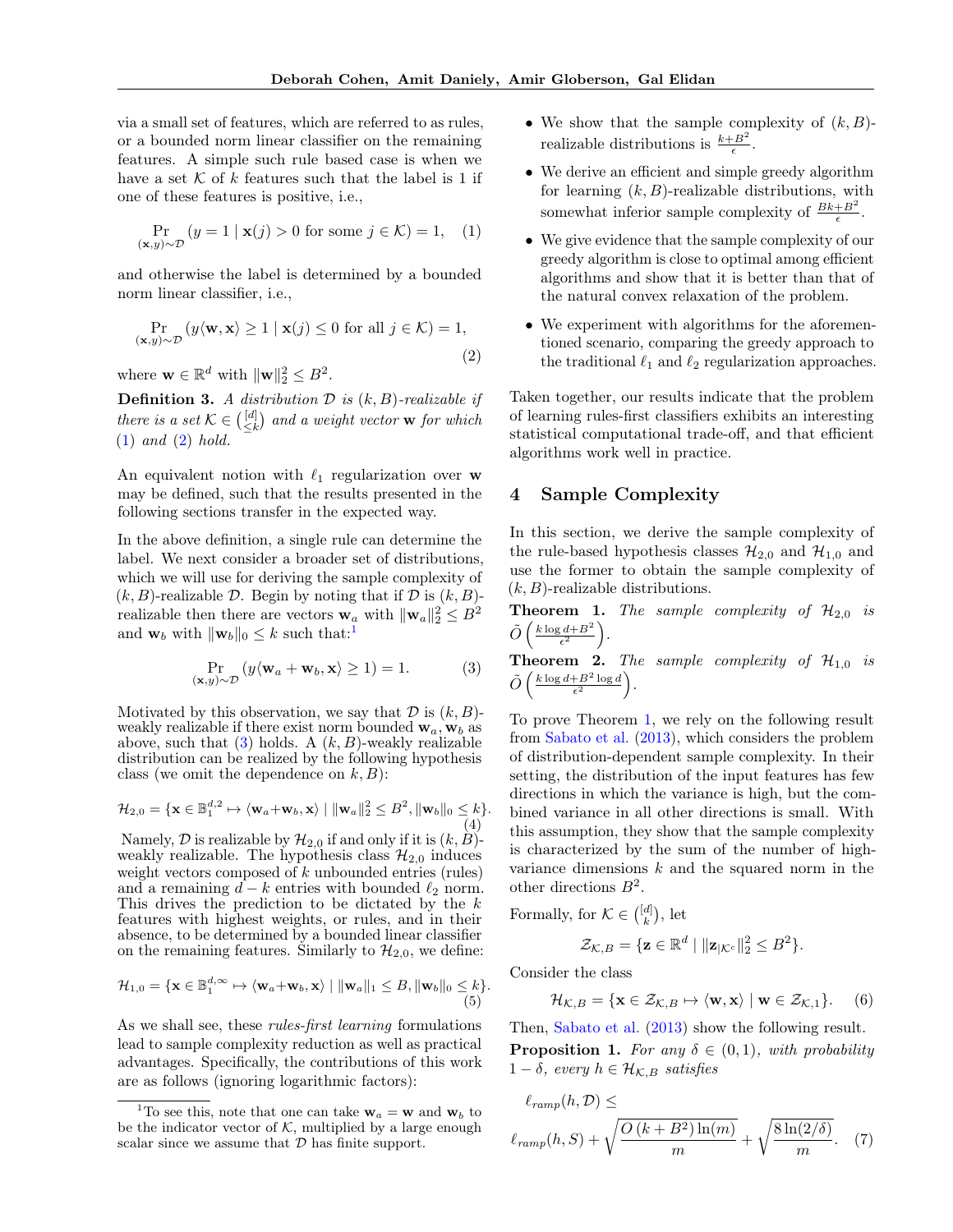The above result focuses on the class  $\mathcal{H}_{K,B}$  which makes an assumption on the input features x. In our setting, we make a similar distributional assumption but on the conditional distribution of the target variable given the special set of features, i.e. the rules. Specifically, we wish to derive sample complexity bounds for the rule-based hypothesis classes [\(4\)](#page-2-5) as well as [\(5\)](#page-2-6).

To do so, we associate each example  $\mathbf{x} \in \mathcal{Z}_{B,K}$  with the example  $\mathbf{x}' \in \mathcal{Z}_{1,\mathcal{K}}$  obtained by dividing each coordinate  $i \in \mathcal{K}$  by B. We then have that the sample complexity of  $\mathcal{H}_{\mathcal{K},B}$  is the same as that of the class

$$
\mathcal{G}_{\mathcal{K},B} = \{ \mathbf{x} \in \mathcal{Z}_{\mathcal{K},1} \mapsto \langle \mathbf{w}, \mathbf{x} \rangle \mid \mathbf{w} \in \mathcal{Z}_{\mathcal{K},B} \}.
$$
 (8)

Now, since  $\mathcal{H}_{2,0} \subset \cup_{\mathcal{K} \in \binom{[d]}{k}} (\mathcal{G}_{\mathcal{K},B})|_{\mathbb{B}^d}$ , Proposition [1](#page-2-7) and a union bound imply Theorem [1.](#page-2-4) A detailed proof as well as an adaptation for Theorem [2](#page-2-8) are provided in the supplementary materials.

We note that both theorems are tight, up to logarithmic factors. Indeed, both  $\mathcal{H}_{2,0}$  and  $\mathcal{H}_{1,0}$  realize the class of k-disjunctions, which has sample complexity  $\Omega\left(\frac{k}{\epsilon^2}\right)$ . Likewise,  $\mathcal{H}_{2,0}$  (respectively  $\mathcal{H}_{1,0}$ ) contains the class of linear classifiers with  $\ell_2$  norm (respectively  $\ell_1$  norm) smaller than B, which has sample complexity  $\Omega\left(\frac{B^2}{\epsilon^2}\right)$ [\(Anthony and Bartlett,](#page-8-5) [2009\)](#page-8-5). Hence, both rule-based classes have sample complexity of  $\Omega\left(\frac{B^2+k}{\epsilon^2}\right)$ .

We also note that boosting [\(Freund and Schapire,](#page-8-6) [1997\)](#page-8-6) implies that the realizable sample complexities of  $\mathcal{H}_{2,0}$ and  $\mathcal{H}_{1,0}$  are  $\tilde{O}\left(\frac{k \log d + B^2}{\epsilon}\right)$  and  $\tilde{O}\left(\frac{k \log d + B^2 \log d}{\epsilon}\right)$ , respectively. Indeed, once we fix  $\epsilon$ , the general sample complexity result yields a weak learner with sample complexity of  $\tilde{O}(k + B^2)$ . Applying boosting on top of it yields a strong learner with the above mentioned sample complexity guarantees in the realizable case.

As a corollary to Theorem [1](#page-2-4) we obtain the sample complexity of learning  $(k, B)$ -realizable distributions. This follows from the equivalence of weak  $(k, B)$ -realizability to learning in  $\mathcal{H}_{2,0}$ , and the fact that  $(k, B)$ -realizability implies weak  $(k, B)$ -realizability.

Corollary 1. The sample complexity of  $(k, B)$ realizable distributions is  $\tilde{O}\left(\frac{k \log d + B^2}{\epsilon}\right)$ .

# <span id="page-3-1"></span>5 Efficient Algorithms

The sample complexity obtained in the previous section may be achieved by using an ERM algorithm. Unfortunately, in the sequel we argue that it is unlikely that there is an efficient implementation of such an algorithm. Thus, we begin by proposing an efficient learning procedure, and provide corresponding sample complexity results. Further, we show our proposed algorithm dominates the natural regularization based approach to the problem.

#### 5.1 An Efficient Greedy Algorithm

We start with the description of a greedy based algorithm and analysis of its sample complexity. Let S be a training sample. A *rule* is a coordinate  $j \in [d]$  such that  $y_i = 1$  whenever  $\mathbf{x}_i(j) > 0$ . We say that a rule j covers an example  $(\mathbf{x}, y)$  if  $\mathbf{x}(j) > 0$ . Consider the *GreedyRule* algorithm in Figure [1.](#page-3-0) Defining a similar algorithm with  $\ell_1$  regularization over **w** is straightforward.

Initialize  $K = \emptyset$  and let  $S_{\text{non-covered}} = S$ . while there is a rule  $j \in [d]$  that covers more than  $\frac{m}{100k(B+1)}$  examples from  $S_{\text{non-covered}}$  do

- Add  $j$  to  $K$ 

- Discard samples covered by  $j$  from  $S_{\text{non-covered}}$ Find  $w$  that minimizes the hinge loss on  $S_{\text{non-covered}}$ such that  $\|\mathbf{w}\|_2^2 \leq B^2$ 

<span id="page-3-0"></span>Figure 1: The GreedyRule Algorithm

Now define BoostRule to be a boosting algorithm that uses GreedyRule as a weak learner.

**Theorem 3.** BoostRule can learn  $(k, B)$ -realizable distributions with a sample complexity of  $\tilde{O}\left(\frac{kB+B^2}{\epsilon}\right)$ .

We will prove this by showing, in the following lemma, that  $GreedyRule$  (Figure [1\)](#page-3-0) is a weak learner. Namely, it is guaranteed to return a hypothesis with error  $\frac{1}{2} - \Omega(1)$ whenever it runs on  $(k, B)$ -realizable distributions. The theorem will then be implied by boosting [\(Freund and](#page-8-6) [Schapire,](#page-8-6) [1997\)](#page-8-6). Indeed, applying boosting on top of a weak learner with sample complexity of M results in a strong learner with sample complexity of  $\tilde{O}\left(\frac{M}{\epsilon}\right)$ .

**Lemma 1.** If  $D$  is  $(k, B)$ -realizable and  $m =$  $\tilde{\Omega}(kB + B^2)$ , then w.h.p. the greedy algorithm will return a hypothesis with error  $\leq 1/4$ .

Proof. (sketch) We first note that upon termination of the algorithm, K contains at most  $100k(B+1)$  rules. Hence, the hypothesis returned by the algorithm belongs to  $\mathcal{H}_{2,0}$  with  $100k(B+1)$  instead of k. By Theo-rem [1](#page-2-4) and the assumption that  $m = \tilde{\Omega} (kB + B^2)$ , it is enough to show that the empirical error is  $\leq 1/5$ . Indeed, for this amount of examples, Theorem [1](#page-2-4) guarantees a generalization error smaller than  $\frac{1}{4} - \frac{1}{5}$ .

Since there are no mistakes on the covered examples, it is enough to show that at most 0.2m of the non-covered examples are mis-classified by the vector w that was found in step 3. We will show an even stronger property. Namely, that

$$
\sum_{(\mathbf{x}_i, y_i) \in S_{\text{non-covered}}} l_{\text{hinge}}(\langle \mathbf{w}, \mathbf{x}_i \rangle, y_i) \le 0.2m.
$$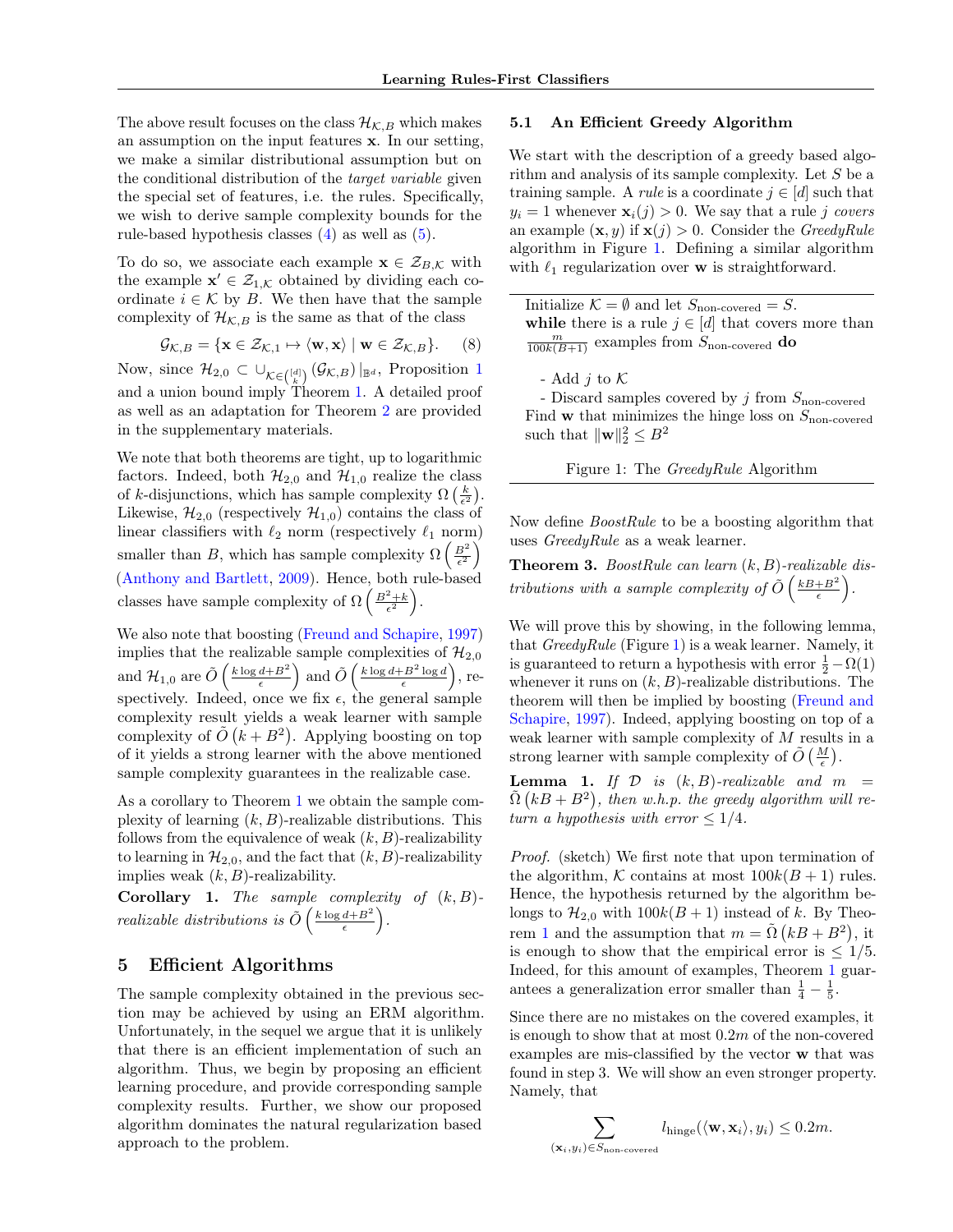Let  $\mathcal{K}^* \in \binom{[n]}{\leq k}$  and  $\mathbf{w}^*$  be respectively a set and a vector given which  $S$  is  $(k, B)$  realizable. It is enough to show that

$$
\sum_{(\mathbf{x}_i, y_i) \in S_{\text{non-covered}}} l_{\text{hinge}}(\langle \mathbf{w}^*, \mathbf{x}_i \rangle, y_i) \le 0.2m.
$$

To see that the last equation holds, let  $S^*_{\text{covered}}$  be the examples in S that are covered by the rules in  $\mathcal{K}^*$ . Denoting  $U = S_{\text{non-covered}} \cap S_{\text{covered}}^*$ , we have that

$$
\sum_{\substack{(\mathbf{x}_i, y_i) \in \\ S_{\text{non-covered}}}} l_{\text{hinge}}(\langle \mathbf{w}^*, \mathbf{x}_i \rangle, y_i) = \sum_{(\mathbf{x}_i, y_i) \in U} l_{\text{hinge}}(\langle \mathbf{w}^*, \mathbf{x}_i \rangle, y_i)
$$

The first equality follows from the fact that, since  $S$  is  $(k, B)$ realizable for  $\mathcal{K}^*$  and  $\mathbf{w}^*$ , then there are no mistakes in  $S_{\text{non-covered}}^*$ . In other words, the only mistakes in  $S_{\text{non-covered}}$ are in U. The result follows by noting that  $|U| \leq \frac{m}{100(B+1)}$ , since each rule in  $\mathcal{K}^*$  covers at most  $\frac{m}{100(B+1)k}$  examples from  $S_{\text{non-covered}}$ , or step 2 would not terminate.

### 5.2 Theoretical Limitation of Regularization-based Approaches

An alternative approach to efficiently learning sparse classifiers is to replace the sparsity (i.e.,  $\ell_0$ ) constraint with an  $\ell_1$  constraint, and show that the distribution at hand can be realized by low-norm linear classifiers [\(Ng,](#page-8-7) [2004\)](#page-8-7). This suggests that we can try and learn  $(k, B)$  distributions by optimizing over  $\mathcal{H}_{2,0}$  with the  $\ell_0$ norm replaced by  $\ell_1$ . Refer to this class as  $\mathcal{H}_{2,1}$ . The following lemma proves that this strategy is inferior to the greedy algorithm. Specifically, it results in lower bounded sample complexity  $\Omega(\frac{k^2}{\epsilon})$ , which is larger than the upper bound on the greedy sample complexity.

To show that an algorithm has sample complexity of at most  $\frac{C}{\epsilon}$ , it suffices to show that there exists a distribution which can be realized by a linear classifier of squared norm at most  $C$ . Namely, there is a  $C$ -bounded norm linear function that is greater than 1 on positive points and smaller than −1 on negative points.

**Lemma 2.** Let  $B \geq 1$ . There exists a  $(k, B)$ -realizable distribution D such that

- 1. The marginal distribution of  $D$  on  $\mathbb{R}^d$  is supported in  $\mathbb{B}_1^{d,2}$  (and hence also in  $\mathbb{B}_1^{d,\infty}$ ).
- 2. Any linear classifier that realizes D with margin has squared  $\ell_1$  norm  $\Omega(k^2B^2)$  and squared  $\ell_2$  norm  $\Omega(kB^2)$ .

*Proof.* Let  $d = k + B^2$  and let  $\mathbf{a} = \frac{1}{B} \sum_{i=1}^{B^2} \mathbf{e}_{k+i}$ . Consider the uniform distribution on

$$
\frac{\mathbf{e}_1+\mathbf{a}}{\sqrt{2}}, 1), \ldots, \frac{\mathbf{e}_k+\mathbf{a}}{\sqrt{2}}, 1), (\mathbf{e}_{k+1}, -1), \ldots, (\mathbf{e}_{k+B^2}, -1),
$$

Clearly, the distribution is  $(k, B)$ -realizable. Likewise, if w realizes D, we must have  $w_i \le -1$  for any  $i =$ 

<span id="page-4-0"></span>Table 1: Comparison of sample complexities. In the table, Comp. stands for complexity.

| Метнор                   |     | EFFICIENT SAMPLE COMP. |
|--------------------------|-----|------------------------|
| ERM                      | No  |                        |
| <b>CONVEX RELAXATION</b> | Yes |                        |
| <b>GREEDY</b>            | Yes |                        |

 $k+1,\ldots,k+B^2$ . It follows that  $\langle \mathbf{w}, \mathbf{a} \rangle \leq -B$ . Hence, we must have  $\mathbf{w}_i \geq B$  for any  $i = 1, \ldots, k$ .  $\Box$ 

To conclude the lower bound argument, we note that for learning in  $\mathcal{H}_{2,1}$  we need to restrict the  $\ell_2$  norm to at least  $kB^2$  to achieve the minimal sample complexity. The latter is thus lower bounded by  $\Omega(\frac{kB^2}{\epsilon})$  as the upper bound on the sample complexity with respect to the  $\ell_2$  norm is tight [\(Anthony and Bartlett,](#page-8-5) [2009\)](#page-8-5). The sample complexity results of the above algorithmic variants are summarized in Table [1.](#page-4-0) Note that these still hold for the non-boosting version of the listed algorithms when replacing  $\epsilon$  with  $\epsilon^2$  in the sample complexity expressions [\(Freund and Schapire,](#page-8-6) [1997\)](#page-8-6). This holds for the hardness result formulated in the next section as well.

#### 5.3 Hardness

Having shown that our greedy approach is better in terms of sample complexity than a natural regularization based approach, we now show that in some sense we cannot do better than this greedy approach. In particular, we provide evidence that its sample complexity, namely  $O\left(\frac{B^2+Bk\log(d)}{\epsilon}\right)$  $\frac{k \log(d)}{\epsilon}$ , is close to optimal among all efficient  $(poly(B, d)$  runtime) algorithms. Concretely, we will show that an efficient algorithm with sample complexity of  $O\left(\frac{B^2 + B^{1-\alpha}k\log(d)}{6}\right)$  $\left(\frac{\alpha_k \log(d)}{\epsilon}\right)$  for any  $\alpha > 0$  would lead to a breakthrough in the extensively studied problem (e.g., see [Shalev-Shwartz et al.,](#page-8-8) [2010;](#page-8-8) [Birnbaum](#page-8-9) [and Shwartz,](#page-8-9) [2012;](#page-8-9) [Daniely et al.,](#page-8-10) [2014\)](#page-8-10) of learning large margin classifiers with noise. To do so, we require a few additional definitions. We say that a distribution  $\mathcal{D}$  on  $\mathbb{B}^d_1 \times {\{\pm 1\}}$  is  $(\eta, B)$ -realizable if there exists  $\mathbf{w} \in \mathbb{B}_{B}^{d}$  such that

$$
\Pr_{(\mathbf{x},y)\sim\mathcal{D}}(y\langle \mathbf{w}, \mathbf{x}\rangle \le 1) \le \eta(B).
$$

The notion of  $(\eta, B)$ -realizable sample is defined similarly. We next describe the problem of learning largemargin classifiers with noise rate of  $\eta : \mathbb{N} \to [0, \frac{1}{4})$ . We are given a norm bound  $B \in \{1, 2, ...\}$  and access to an  $(\eta(B), B)$ -realizable distribution  $\mathcal{D}$  on  $\mathbb{B}_1^{B^2} \times {\{\pm 1\}}$ . The goal is to find a classifier with 0-1 error  $\leq \frac{1}{4}$  in time  $\text{poly}(B)$ .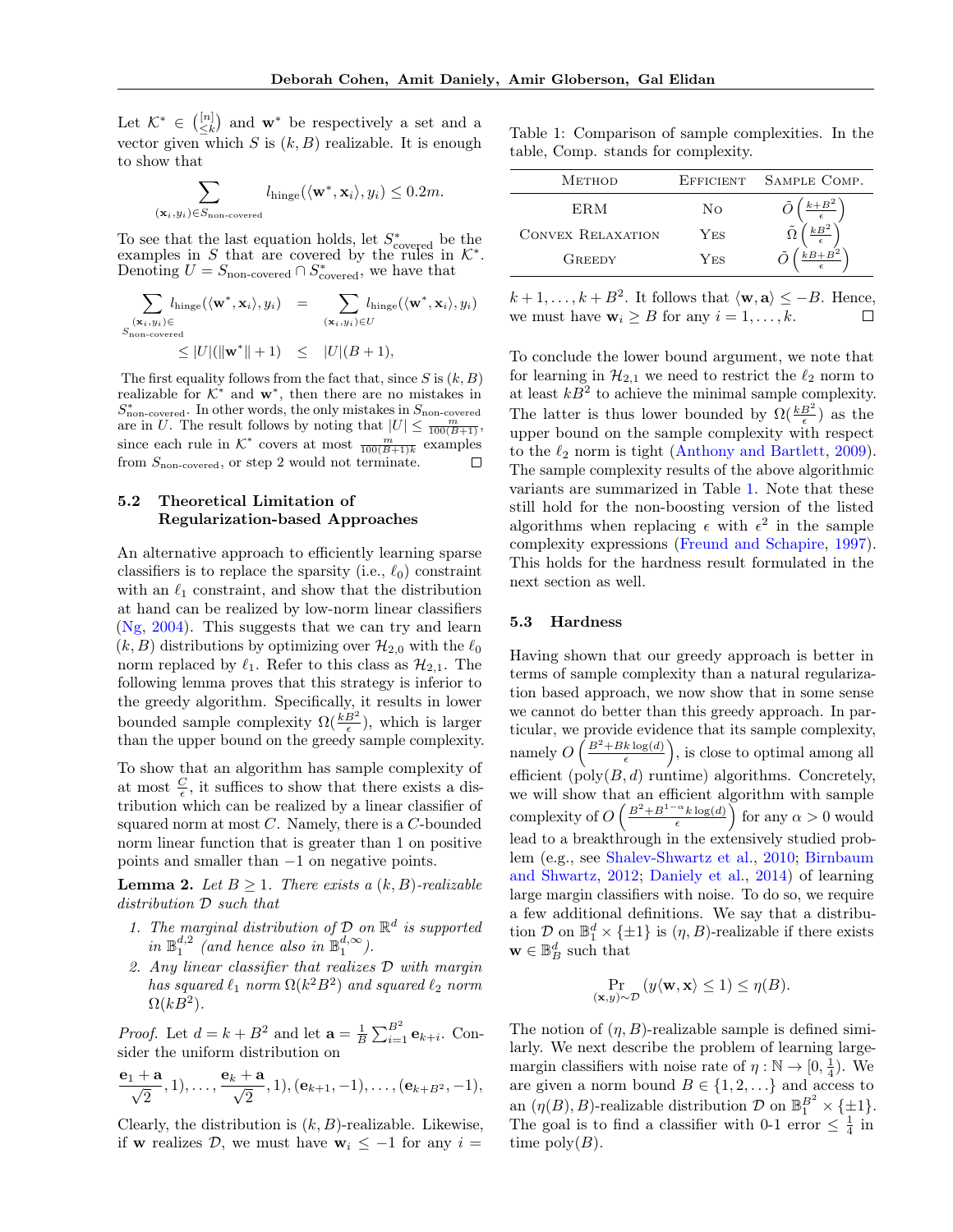This problem and variants have been studied extensively. Clearly, the problem becomes easier as  $\eta$  gets smaller. The best known algorithms [\(Birnbaum and](#page-8-9) [Shwartz,](#page-8-9) [2012\)](#page-8-9) can tolerate noise of rate  $\frac{\text{poly}\log(B)}{B}$ . Furthermore, there are lower bounds [\(Daniely et al.,](#page-8-10) [2014\)](#page-8-10) that show that for a large family of algorithms (specifically, generalized linear methods), better bounds cannot be achieved. Likewise, there are hardness results [\(Daniely,](#page-8-11) [2016\)](#page-8-11) that show that, under certain complexity assumptions, no algorithm can tolerate a noise rate of  $2^{-\log^{1-\alpha}(B)}$ .

We will next show that algorithms for learning  $(k, B)$ realizable distributions with sample complexity of  $O(B^2 + B^{1-2\alpha}k \log(d))$  would lead to an algorithm for learning large margin classifiers with noise rate  $\leq \frac{1}{B^{1-\alpha}}$ , improving on the current state of the art. By boosting, this is true even if the algorithm is only required to return a hypothesis with non trivial performance (say, error at most 0.499) for  $(k, B)$ -realizable distributions. This serves as an indication that the sample complexity of  $O(B^2 + Bk \log(d))$ , achieved by our greedy algorithm, is close to optimal among efficient algorithms. A similar argument would rule out, under the complexity assumption from [Daniely](#page-8-11) [\(2016\)](#page-8-11), efficient algorithms that enjoy a sample complexity of  $O\left(B^2 + 2^{\log^{1-\alpha}(B)}k \log(d)\right).$ 

We next sketch the argument. Suppose that  $A$ is a learner for the problem of learning  $(k, B)$ realizable distributions, with sample complexity of  $O(B^2 + B^{1-2\alpha}k \log(d))$ . Suppose now that  $\mathcal D$  is  $(\eta, B)$ realizable with  $\eta \leq \frac{1}{B^{1-\alpha}}$  and S is a sample consisting of  $m = B^{10}$  points. We will generate a new sample  $\Psi(S)$  by replacing  $(\mathbf{x}_i, y_i)$  with  $((\mathbf{x}_i, \mathbf{e}_i), y_i)$ , where  $e_i \in \mathbb{R}^m$  is the *i*th vector in the standard basis. It is not hard to verify that, with constant probability,  $\Psi(S)$ is  $(2\eta m, B)$ -realizable. Indeed, the original vector that testifies that  $\mathcal D$  is  $(\eta, B)$ -realizable will correctly classify about  $m - \eta m$  examples with margin 1. The remaining examples can be handled using  $k \approx \eta m$  rules. Now, since  $m = \tilde{\Omega} (B^2 + B^{1-2\alpha} \eta m \log(m)), A$  will have nontrivial performance. This translates into a non-trivial performance on the original distribution for the large margin with noise problem.

We have thus shown in the last few sections that learning with rules, while inherently hard, does lead to sample complexity improvements, and can be learned in practice using a greedy algorithm that trades-off computational and statistical efficiency. As we shall see below, learning with rules is also beneficial in practice.

### <span id="page-5-0"></span>6 Related Work

A long history of works in machine learning is devoted to learning rules. Association rule learning [\(Zhang](#page-8-1)

[and Zhang,](#page-8-1) [2002;](#page-8-1) [Agrawal et al.,](#page-8-12) [1993\)](#page-8-12) is a rule-based method for discovering relations between variables, or rules, in large databases. Rules lists [\(Rivest,](#page-8-0) [1987;](#page-8-0) [Clearwater and Provost,](#page-8-13) [1990;](#page-8-13) [Letham et al.,](#page-8-14) [2015\)](#page-8-14) which consist of a series of *if...*, *then...* statements, are a type of associative classifier, as the lists are formed from association rules. The if statements define a partition of a set of features, or rules, and the then statements correspond to the predicted outcome. Rules lists, or decision lists, generalize decision trees [\(Quinlan,](#page-8-15) [1993\)](#page-8-15), in the sense that any decision tree can be expressed as a decision list, and any decision list is a one-sided decision tree [\(Letham et al.,](#page-8-14) [2015\)](#page-8-14).

All the above works assume that the data may be explained and perfectly classified via a set of relatively simple rules. In contrast, we propose a hybrid and more realistic framework, where labels are determined either by a set of simple rules or by a bounded-norm classifier in examples where the rules are not applicable. To the best of our knowledge, our work is the first to investigate the computational and sample complexity of this natural setting. In principle, one can augment a decision tree with linear classifier nodes (i.e., oblique decision trees) to handle such cases [\(Murthy et al.,](#page-8-16) [1994\)](#page-8-16). However, this would result in a different linear classifier for each rule. Furthermore, learning such trees cannot be done optimally, and does not result in performance guarantees like we have here.

The works of [\(Calderon et al.,](#page-8-17) [2018;](#page-8-17) [Juba,](#page-8-18) [2017\)](#page-8-18) are concerned with a somewhat different goal as they seek to find subsets in the data, determined by k-Disjunctive Normal Form "rules" over some features, for which a good linear predictor can be found. In contrast, we aim at learning a linear classifier for all of the data unexplained by the rules. Our approach is also different from [\(Viola and Jones,](#page-8-19) [2001\)](#page-8-19) that combines increasingly more complex classifiers in a cascade in contrast to our joint learning approach. The latter work does not provide theoretical results on the proposed method. Another relevant body of work considers learning with constraints. [Abu-Mostafa](#page-8-20) [\(1993\)](#page-8-20) deals with incorporating hints, or prior knowledge, such as invariance or oddness, in the learning process under the form of artificially generated examples.

An alternative approach to rule learning is to consider a sparse linear classifier. Since sparsity constraints are hard to enforce, a typical approach is to use  $\ell_1$ regularization as a surrogate for the  $\ell_0$  sparsity constraint. Under some conditions it can be shown [\(Ng,](#page-8-7) [2004\)](#page-8-7) that this may result in tractable learning of rule based classifier. Similar results are available for online learning with the Winnow algorithm and its variants [\(Littlestone,](#page-8-21) [1988\)](#page-8-21). However, these guarantees will no longer hold for the case of mixed rules and bounded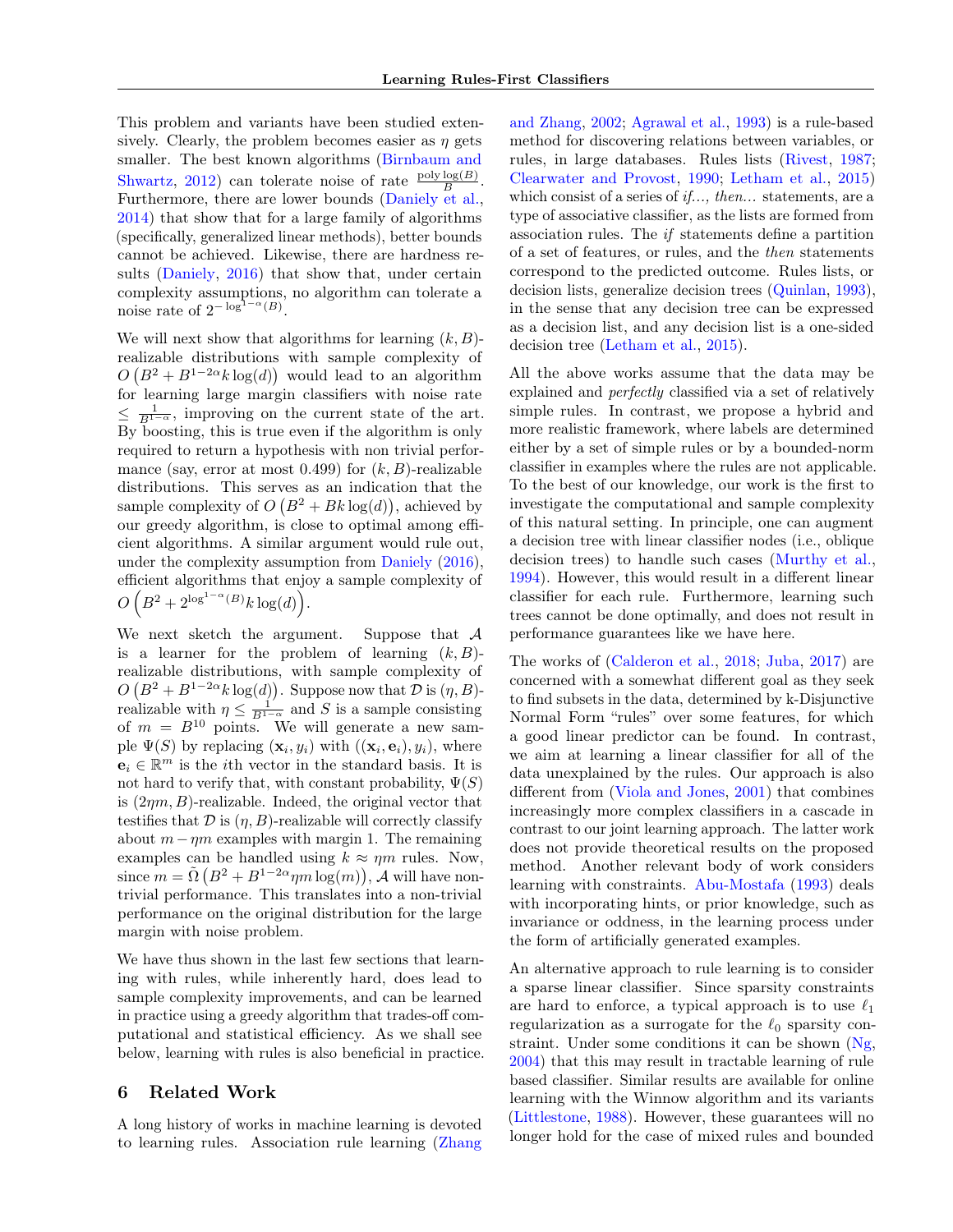norm classifier as we consider here. An additional related line of work is on mixed norm regularization (e.g., see (e.g., see [Zadorozhnyi et al.,](#page-8-3) [2016;](#page-8-3) [Zou and Hastie,](#page-8-2)  $(2005)$  $(2005)$ , which uses both norms  $\ell_1$  and  $\ell_2$ . However, as we saw, such mixed regularization results in sample complexity bounds that are inferior to those obtained by our greedy algorithm.

#### 7 Experimental Evaluation

We now empirically demonstrate the merit of our approach. We compare the performance of our  $\ell_1$  and  $\ell_2$ GreedyRule to traditional  $\ell_1$  and  $\ell_2$  penalties. We first consider binary classification on a synthetic dataset, generated with perfect rule features, and then turn to a real-life Twitter sentiment analysis based on the SemEval '17 task [\(Rosenthal et al.,](#page-8-22) [2017\)](#page-8-22).

Our greedy rule-based approach, described in Section [5,](#page-3-1) iteratively selects the feature that minimizes the current evaluation loss when added to the rules set. At each step, a regularized linear classifier is trained after removing the rule features. Prediction is then carried out first using these rules, and then by the learned classifier for examples where none of the rules apply.

For the non-rule part of our classifier, as well as the baseline classifiers, we consider a standard constrained logistic regression objective:

$$
\min_{\mathbf{w},c} \frac{1}{m} \sum_{i=1}^{m} \log(\exp(-y_i(\mathbf{w}^T \mathbf{x}_i + c)) + 1) + \frac{1}{C} R(\mathbf{w}), \tag{9}
$$

where  $1/C$  is the regularization strength parameter that trades-off training accuracy and regularization and the penalty  $R(\mathbf{w})$  can be either  $R(\mathbf{w}) = \frac{1}{2} ||\mathbf{w}||_2^2$  or  $R(\mathbf{w}) =$  $\|\mathbf{w}\|_1$ . We use the logistic regression implementation of the scikit-learn library [\(Pedregosa et al.,](#page-8-23) [2011\)](#page-8-23) for both our greedy approach and the baseline linear classifier.

#### 7.1 Synthetic Dataset

We generate m training samples with 400 standard features and  $k = 20$  rule features. The rule features are i.i.d. Bernoulli random variables with parameter  $p = 1/60$ . The remaining features are i.i.d. random variables generated from a Gaussian distribution with  $\mu = -0.02$  and  $\sigma^2 = 1$ . For each sample,  $y = 1$  if one of the rule features is non zero and  $y = \text{sign}(\langle \mathbf{w}, \mathbf{x} \rangle)$ with  $\mathbf{w}_j = 1$ , for  $1 \leq j \leq d$ , otherwise. For the greedy algorithms, we use  $2m/3$  samples for training and  $m/3$ samples for evaluation to select the  $k$  rule features. We then retrain the chosen classifier on the  $m$  training samples. The test set is composed of 2000 samples, generated similarly to the training samples. The results are averaged over 20 realizations.



<span id="page-6-0"></span>Figure 2: Accuracy comparison of the GreedyRule based approach and the corresponding baseline on the synthetic dataset as a function of the number of training sample m (left) and the number of rules  $|\mathcal{K}|$  in the generating distribution (right).



Figure 3: Comparison of our method and the baseline classifier for two settings: using a base linear classifier or a neural network (NN). Shown is accuracy vs. the threshold used to pre-select the rule candidates.

Figure [2\(](#page-6-0)left) shows the test accuracy of the different algorithms as a function of the number of training samples m. It can be seen that our greedy  $\ell_2$  and  $\ell_1$ algorithms outperform the traditional  $\ell_2$  and  $\ell_1$  regularized classifiers, as they succeed in finding the rule features. Appealingly, the gap between our approach and classic regularization is greater when  $m$  is smaller. In Figure  $2$ (right), we show the accuracy of our greedy approaches as a function of  $|\mathcal{K}|$ , the number of rules allowed in  $GreedyRule$  (Figure [1\)](#page-3-0). It can be clearly seen that increasing  $|\mathcal{K}|$  towards the true k improves the performance while values beyond k decrease accuracy.

#### <span id="page-6-1"></span>7.2 Sentiment Analysis - Twitter

We now turn to the SemEval-2017 Task 4 sub-task A [\(Rosenthal et al.,](#page-8-22) [2017\)](#page-8-22) of message polarity prediction. That is, given a Twitter message, the goal is to classify whether it has a positive, negative or neutral sentiment. We note that the task cannot be reconstructed precisely since some tweets become unavailable with time. We report results on binary polarity prediction (positive vs. negative), as they better demonstrate the effectiveness of rules. Results for three way classification (not shown) were similar in trend, and resemble state-of-the-art results on this problem [\(Rosenthal et al.,](#page-8-22) [2017\)](#page-8-22).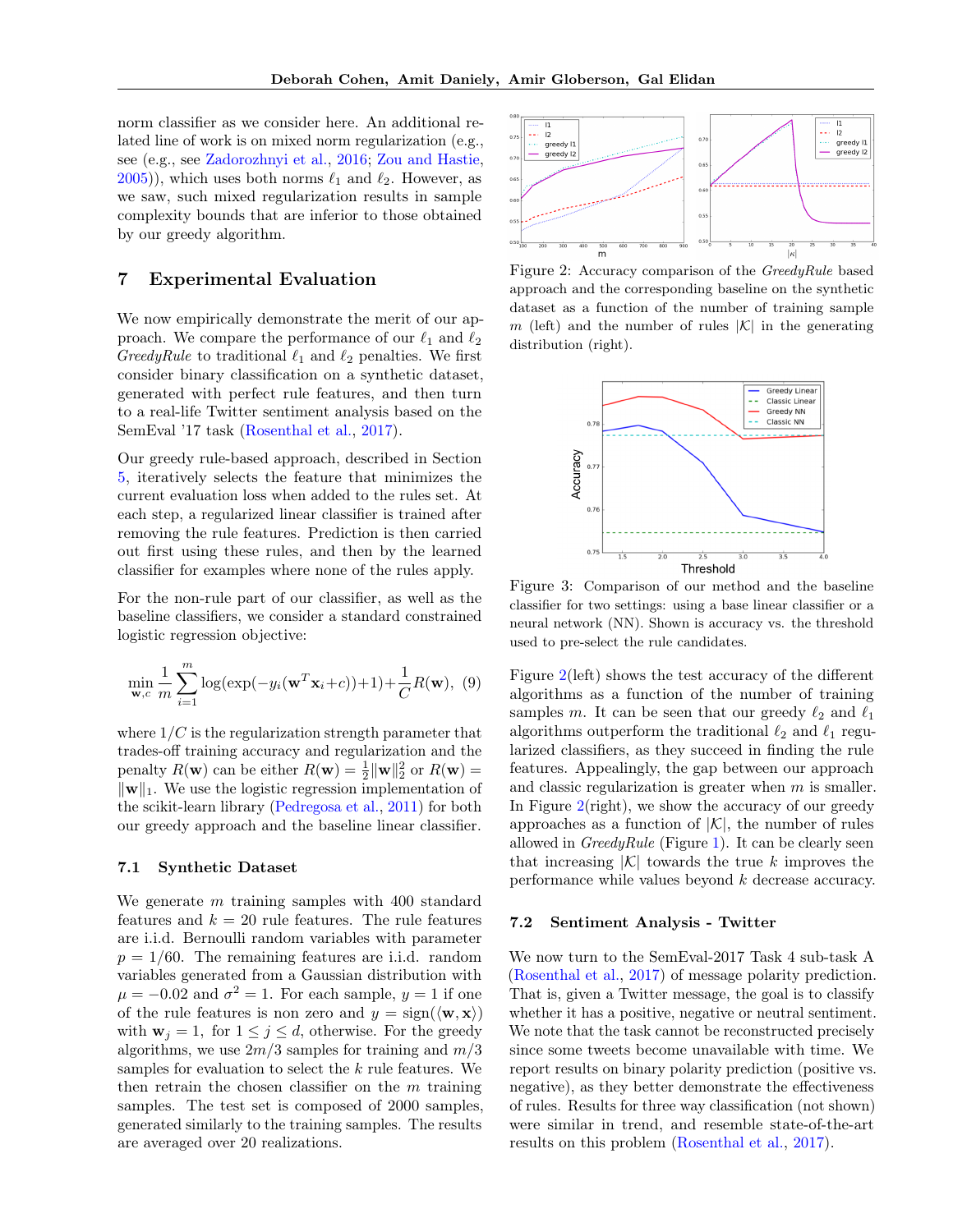Figure 4: Examples of tweet prediction. The last column provides the stem which was considered as a rule by the greedy algorithm. 'Pos.' and 'Neg.' stand for positive and negative, respectively.

| <b>TWEET</b>                                                                                           | GREEDY $\ell_2$ | $\ell_2$ | <b>STEM</b>       |
|--------------------------------------------------------------------------------------------------------|-----------------|----------|-------------------|
| BOKO HARAM ON SATURDAY CLAIMED RESPONSIBILITY<br>FOR ATTACKS IN CHAD'S CAPITAL                         | N EC.           | Pos.     | <b>ATTACK</b>     |
| DUSTIN JOHNSON DEALT WITH ANOTHER MAJOR DISAPPOINTMENT                                                 | Nec.            | Pos.     | <b>DISAPPOINT</b> |
| RANDY ORTON IS ONE OF MY FAVORITES, DESPITE EVERYTHING.<br>WHY? BECAUSE HE'S SO DAMN GOOD IN THE RING. | Pos.            | NEG.     | GOOD              |
| WE MAY BELIEVE WHATEVER WE WANT ABOUT GAY MARRIAGE.<br>BUT GOD CALLS US TO LOVE, NOT TO CONDEMN.       | Pos.            | N EC.    | LOVE.             |
|                                                                                                        |                 |          |                   |

The reduced dataset is composed of 3K training tweets, 1K evaluation tweets, and 8K are held out as test tweets. As a pre-processing step, we clean the text by removing links and special characters. We then use the SnowBall stemmer to transform each token into a stem. We adopt a bag-of-words representation, where the features of each example are a binary vector of appearance of tokens, or stems, in the tweet. The resulting stem dictionary is constructed with respect to the training and evaluation examples and contains about  $d = 6.5K$  tokens.

Naturally, the dataset does not contain perfect rules, which requires us to pre-select candidates that are near rules. We first discard features that appear in less than 4 negative (16 positive) training tweets or for which  $\hat{p}_{1,j} < 0.75$  ( $\hat{p}_{0,j} < 0.9$ ), where  $\hat{p}_{1,0,j}$  is the empirical probability that the label has value 1 or 0 given feature  $x(j)$ . Note that in this case, we consider rules for both labels  $y = 1$  and  $y = 0$ . The discrepancy between the chosen thresholds reflect the data bias, which contains four times more positive than negative training examples. We then choose the top  $k$  rules, ordered by  $\sqrt{Mp_{1}}_{0,i}$ , where M is the number of samples containing  $x(j)$ . In words, this balances between the nearness to rules and the coverage of the feature.

Figure [7.1](#page-6-0) shows the overall accuracy of the standard and greedy  $\ell_2$  methods as a function of that threshold. Again, to take into account the data bias, we use the threshold as presented in the figure for rules inducing negative tweets, and four times that threshold for rules inducing positive tweets. The figure also presents the accuracy of a neural network classifier as well as a  $GreedyRule$  variation using the same non-linear classifier instead of a regularized logistic regression. For both our greedy approach and the baseline non-linear classifier, we use the neural network implementation of the scikit-learn library [\(Pedregosa et al.,](#page-8-23) [2011\)](#page-8-23) with 2 hidden layers with 5 and 2 neurons, respectively. We considered adding token pairs as features, e.g., to cope with the issue of negation. However, this did not improve the GreedyRule classifier's performance.

It may be observed that, as we allow more candidate rules by lowering the threshold, accuracy improves for both linear and non-linear GreedyRule classifiers. Below a certain threshold (approximately 1.5) accuracy begins

to decrease since non-rule features begin to be mistaken for rules, due to the data sparsity. We note that crossvalidation on the evaluation data yields a threshold of 1.7, which corresponds to the highest accuracy in the test set as well. Although no theoretical results have been provided for the case of non-linear classifiers, the GreedyRule non-linear variation behaves similarly to its linear counterpart, as might have been expected.

The results are also quite appealing qualitatively. Stem rules chosen by the greedy algorithm have a clear sentiment semantics and include stems such as: happi, danger, evil, fail, excit, annoy, blame, loser, thank, magic, disappoint, failure, ruin, shame, stupid, love, terribl, worst, great, ridicul, disagre. Figure [7.2](#page-6-1) shows a few test tweets for which our greedy  $\ell_2$  linear model does well but that are misclassified by traditional  $\ell_2$ .

### 8 Summary

In this work, we tackled the problem of learning rulesfirst classifiers. These, in addition to achieving high accuracy, do not make "embarrassing mistakes" where a simple explanation to the true label is possible, i.e., when the label can be accurately predicted from a single feature or rule. We formalized the notion of rules-based hypothesis classes, characterized the sample and computational complexity of learning with such classes and proposed an efficient greedy algorithm that trades-off computational and statistical complexity. Appealingly, its sample complexity is better than that of standard convex relaxation, and is likely optimal among all efficient algorithms. Finally, we demonstrated the benefit of our approach on simulated data as well as on a real-life tweets sentiment analysis task.

Our work is a first step toward an explicit formalization of the desideratum that the learning model does not make mistakes where good predictions can easily be achieved as well as explained. There are many intriguing directions for future developments, such as the obviously needed but non-trivial extension to soft rules and the adoption of a loss function that weights training points to account for embarrassing misclassification. More generally, we would like to learn under more flexible "embarrassment" requirements, such as ensuring the learn model does not make mistakes where simpler models do well.